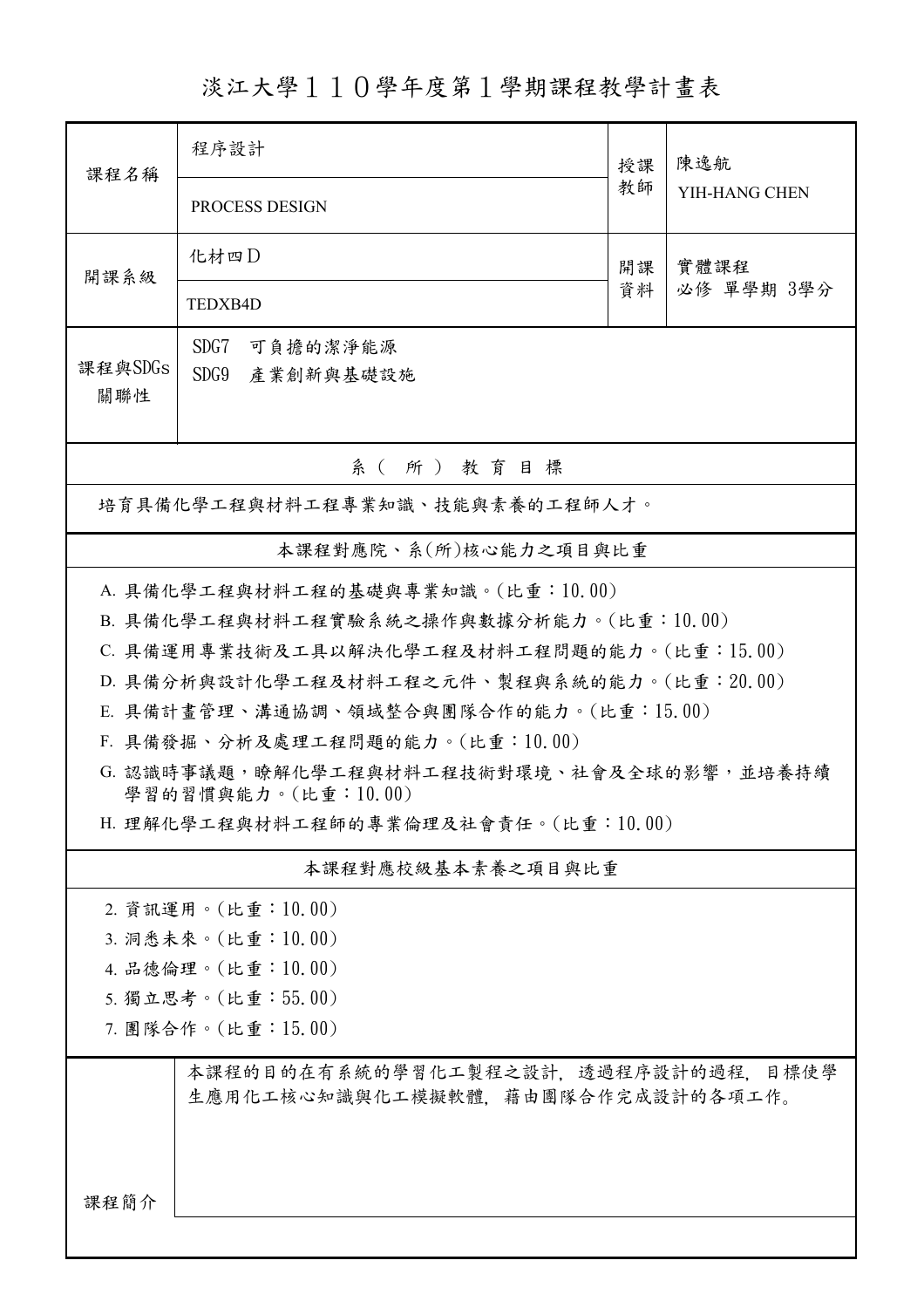|                                                                                                                                        | The purpose of the course is to use a systematic method to learn chemical<br>process design. Project design task is used to develop the chemical<br>engineering basic knowledge and chemical plant simulation tool for sudents.<br>Using team work concept completed all design work. |                                                     |            |                                                                                |                         |  |
|----------------------------------------------------------------------------------------------------------------------------------------|---------------------------------------------------------------------------------------------------------------------------------------------------------------------------------------------------------------------------------------------------------------------------------------|-----------------------------------------------------|------------|--------------------------------------------------------------------------------|-------------------------|--|
| 本課程教學目標與認知、情意、技能目標之對應<br>將課程教學目標分別對應「認知(Cognitive)」、「情意(Affective)」與「技能(Psychomotor)」<br>的各目標類型。                                       |                                                                                                                                                                                                                                                                                       |                                                     |            |                                                                                |                         |  |
| 一、認知(Cognitive):著重在該科目的事實、概念、程序、後設認知等各類知識之學習。<br>二、情意(Affective):著重在該科目的興趣、倫理、態度、信念、價值觀等之學習。<br>三、技能(Psychomotor):著重在該科目的肢體動作或技術操作之學習。 |                                                                                                                                                                                                                                                                                       |                                                     |            |                                                                                |                         |  |
| 序<br>號                                                                                                                                 |                                                                                                                                                                                                                                                                                       | 教學目標(中文)                                            |            | 教學目標(英文)                                                                       |                         |  |
| $\mathbf{1}$                                                                                                                           |                                                                                                                                                                                                                                                                                       | 瞭解分析程序與產品的步驟與方法                                     |            | Understanding the procedures and methods of<br>processes and products analysis |                         |  |
|                                                                                                                                        |                                                                                                                                                                                                                                                                                       | 2 建立程序設計與產品設計之能力                                    |            | Developing design skills for Process and Product<br>design.                    |                         |  |
|                                                                                                                                        |                                                                                                                                                                                                                                                                                       | 3 建立使用程序設計模擬軟體之能力                                   |            | Developing numerical simulation skills for process<br>design                   |                         |  |
|                                                                                                                                        |                                                                                                                                                                                                                                                                                       | 4 瞭解團隊合作之重要                                         |            | Understanding the importance of the team work                                  |                         |  |
|                                                                                                                                        | 教學目標之目標類型、核心能力、基本素養教學方法與評量方式                                                                                                                                                                                                                                                          |                                                     |            |                                                                                |                         |  |
| 序號                                                                                                                                     | 目標類型                                                                                                                                                                                                                                                                                  | 院、系(所)<br>核心能力                                      | 校級<br>基本素養 | 教學方法                                                                           | 評量方式                    |  |
| -1                                                                                                                                     | 認知                                                                                                                                                                                                                                                                                    | <b>ABCD</b>                                         | 235        | 講述、討論、實作、模擬                                                                    | 測驗、作業、實作、報<br>告(含口頭、書面) |  |
| $\overline{2}$                                                                                                                         | 認知                                                                                                                                                                                                                                                                                    | <b>ABCDE</b>                                        | 2357       | 講述、討論、實作、模擬                                                                    | 測驗、作業、實作、報<br>告(含口頭、書面) |  |
| 3                                                                                                                                      | 技能                                                                                                                                                                                                                                                                                    | <b>BCD</b>                                          | 257        | 講述、討論、實作、模擬                                                                    | 測驗、作業、實作、報<br>告(含口頭、書面) |  |
| $\overline{4}$                                                                                                                         | 情意                                                                                                                                                                                                                                                                                    | <b>EFGH</b>                                         | 23457      | 講述、討論、實作                                                                       | 測驗、實作、報告(含<br>口頭、書面)    |  |
| 授課進度表                                                                                                                                  |                                                                                                                                                                                                                                                                                       |                                                     |            |                                                                                |                         |  |
| 週次                                                                                                                                     | 日期起訖                                                                                                                                                                                                                                                                                  | 內 容 (Subject/Topics)<br>備註                          |            |                                                                                |                         |  |
| 1                                                                                                                                      | $110/09/22$ ~<br>110/09/28                                                                                                                                                                                                                                                            | Introduction and Diagrams for Understanding         |            |                                                                                |                         |  |
| $\overline{2}$                                                                                                                         | $110/09/29$ ~<br>110/10/05                                                                                                                                                                                                                                                            | The Structure and Synthesis of Process Flow         |            |                                                                                |                         |  |
| 3                                                                                                                                      | $110/10/06$ ~<br>110/10/12                                                                                                                                                                                                                                                            | Chemical Product Design                             |            |                                                                                |                         |  |
| 4                                                                                                                                      | $110/10/13$ ~<br>110/10/19                                                                                                                                                                                                                                                            | Tracing Chemicals Through Process Flow Diagram /    |            |                                                                                |                         |  |
| 5                                                                                                                                      | $110/10/20$ ~<br>110/10/26                                                                                                                                                                                                                                                            | Engineering Economic Analysis of Chemical Processes |            |                                                                                |                         |  |
|                                                                                                                                        |                                                                                                                                                                                                                                                                                       |                                                     |            |                                                                                |                         |  |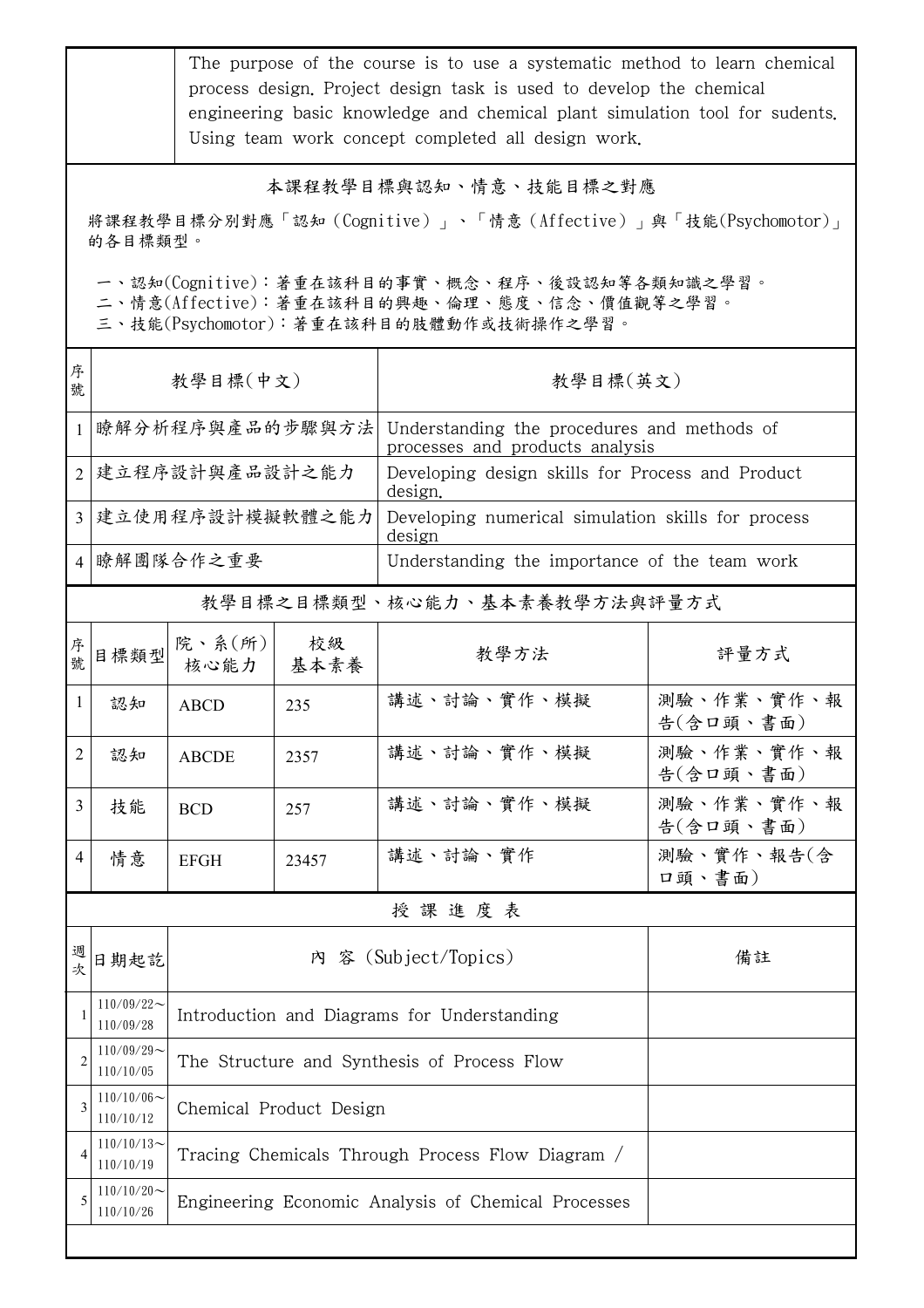| 6            | $110/10/27$ ~<br>110/11/02                                                                                                                                                                                                                                                                                                                                             | Synthesis and Optimization of Chemical Process                                                             |  |
|--------------|------------------------------------------------------------------------------------------------------------------------------------------------------------------------------------------------------------------------------------------------------------------------------------------------------------------------------------------------------------------------|------------------------------------------------------------------------------------------------------------|--|
| 7            | $110/11/03$ ~<br>110/11/09                                                                                                                                                                                                                                                                                                                                             | Introduction to Process Simulation using Aspen Plus<br>Work on Design Problem                              |  |
| 8            | $110/11/10$ ~<br>110/11/16                                                                                                                                                                                                                                                                                                                                             | Work on Design Problem: BFD and PFD<br>(Introduction)                                                      |  |
| $\mathbf Q$  | $110/11/17$ ~<br>110/11/23                                                                                                                                                                                                                                                                                                                                             | 期中考試週                                                                                                      |  |
| 10           | $110/11/24$ ~<br>110/11/30                                                                                                                                                                                                                                                                                                                                             | Work on Design Problem: BFD and PFD<br>(Introduction)                                                      |  |
| 11           | $110/12/01$ ~<br>110/12/07                                                                                                                                                                                                                                                                                                                                             | Work on Design Problem - Major Equipments<br>Design                                                        |  |
| 12           | $110/12/08$ ~<br>110/12/14                                                                                                                                                                                                                                                                                                                                             | Work on Design Problem $-$ Flowsheet Simulation<br>and Analysis                                            |  |
| 13           | $110/12/15$ ~<br>110/12/21                                                                                                                                                                                                                                                                                                                                             | Work on Design Problem $-$ Equipment Sizing                                                                |  |
| 14           | $110/12/22$ ~<br>110/12/28                                                                                                                                                                                                                                                                                                                                             | Work on Design Problem $-$ Cost Estimation                                                                 |  |
| 15           | $110/12/29$ ~<br>111/01/04                                                                                                                                                                                                                                                                                                                                             | Work on Design Problem - Safety and Control<br>System Design                                               |  |
| 16           | $111/01/05$ ~<br>111/01/11                                                                                                                                                                                                                                                                                                                                             | Work on Design Problem $-$ Report Writing                                                                  |  |
| 17           | $111/01/12$ ~<br>111/01/18                                                                                                                                                                                                                                                                                                                                             | Work on Design Problem $-$ Oral Presentation                                                               |  |
| 18           | $111/01/19$ ~<br>111/01/25                                                                                                                                                                                                                                                                                                                                             | Work on Design Problem $-$ Oral Presentation                                                               |  |
|              | 修課應<br>注意事項                                                                                                                                                                                                                                                                                                                                                            |                                                                                                            |  |
|              | 教學設備                                                                                                                                                                                                                                                                                                                                                                   | 電腦、投影機                                                                                                     |  |
| 教科書與<br>教材   |                                                                                                                                                                                                                                                                                                                                                                        | Analysis, Synthesis, and Design of Chemical Processes, 3rd ed., by Turton, et.<br>al. Prentice-Hall, 2009. |  |
|              | Conceptual Design of Chemical Processes, J.M. Douglas, McGraw-Hill, 1988.<br>參考文獻<br>Product and Process Design Principles: Synthesis, Analysis, and Evaluation, 3rd<br>Ed., W.D. Seider, J.D. Seader, D.R. Lewin, S. Widagdo, John Wiley & Sons<br>Plant Design and Economics for Chemical Engineers, M.S. Peters and K.D.<br>Timmerhaus, 4th ed., McGraw-Hill, 1991. |                                                                                                            |  |
|              | 批改作業<br>篇數                                                                                                                                                                                                                                                                                                                                                             | 2 篇 (本欄位僅適用於所授課程需批改作業之課程教師填寫)                                                                              |  |
| 學期成績<br>計算方式 | ◆出席率: 96 ◆平時評量: 20.0 % ◆期中評量: 20.0 %<br>◆期末評量: %<br>◆其他〈程序設計報告(含口頭報告)〉:60.0 %                                                                                                                                                                                                                                                                                          |                                                                                                            |  |
|              |                                                                                                                                                                                                                                                                                                                                                                        |                                                                                                            |  |